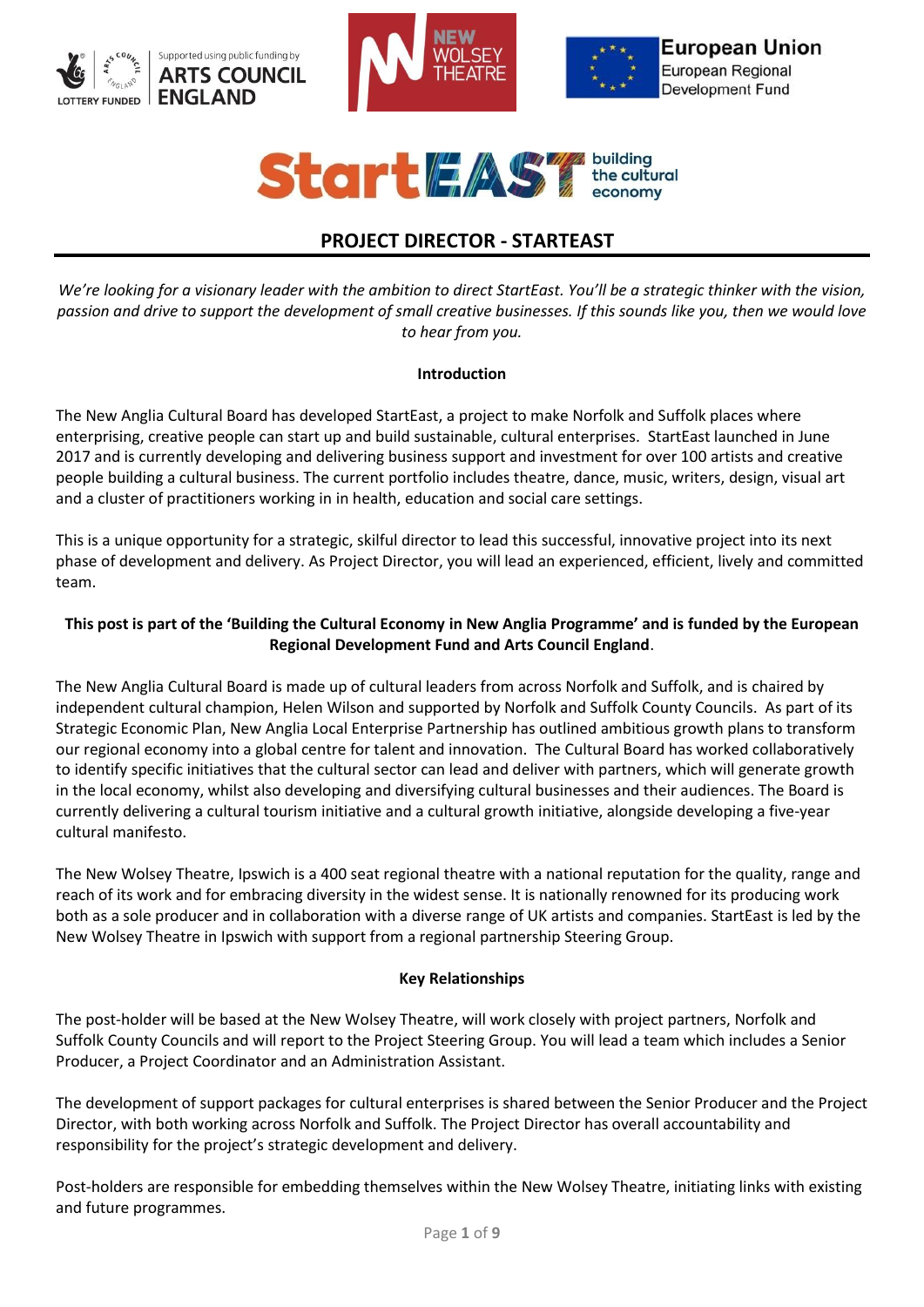# **Application Details**

The recruitment of the Project Director is being managed by Suffolk County Council. Completed application forms should be returned to [carole.makinson@suffolk.gov.uk](mailto:carole.makinson@suffolk.gov.uk) by 12 noon on **Friday 26 th January 2018.** Please note you **must complete the attached application form** to be considered for this position.

If you would like to discuss the details of this role and the project. You are welcome to contact Jayne Knight, Arts development Manager, Suffolk County Council, for further information please email [jayne.knight@suffolk.gov.uk](mailto:jayne.knight@suffolk.gov.uk) or call 07540669035.

First interviews for short-listed candidates will be held on **Wednesday 7th February 2018** at the New Wolsey Theatre. Second interviews will be held on **Monday 12th February 2018** at the New Wolsey Theatre.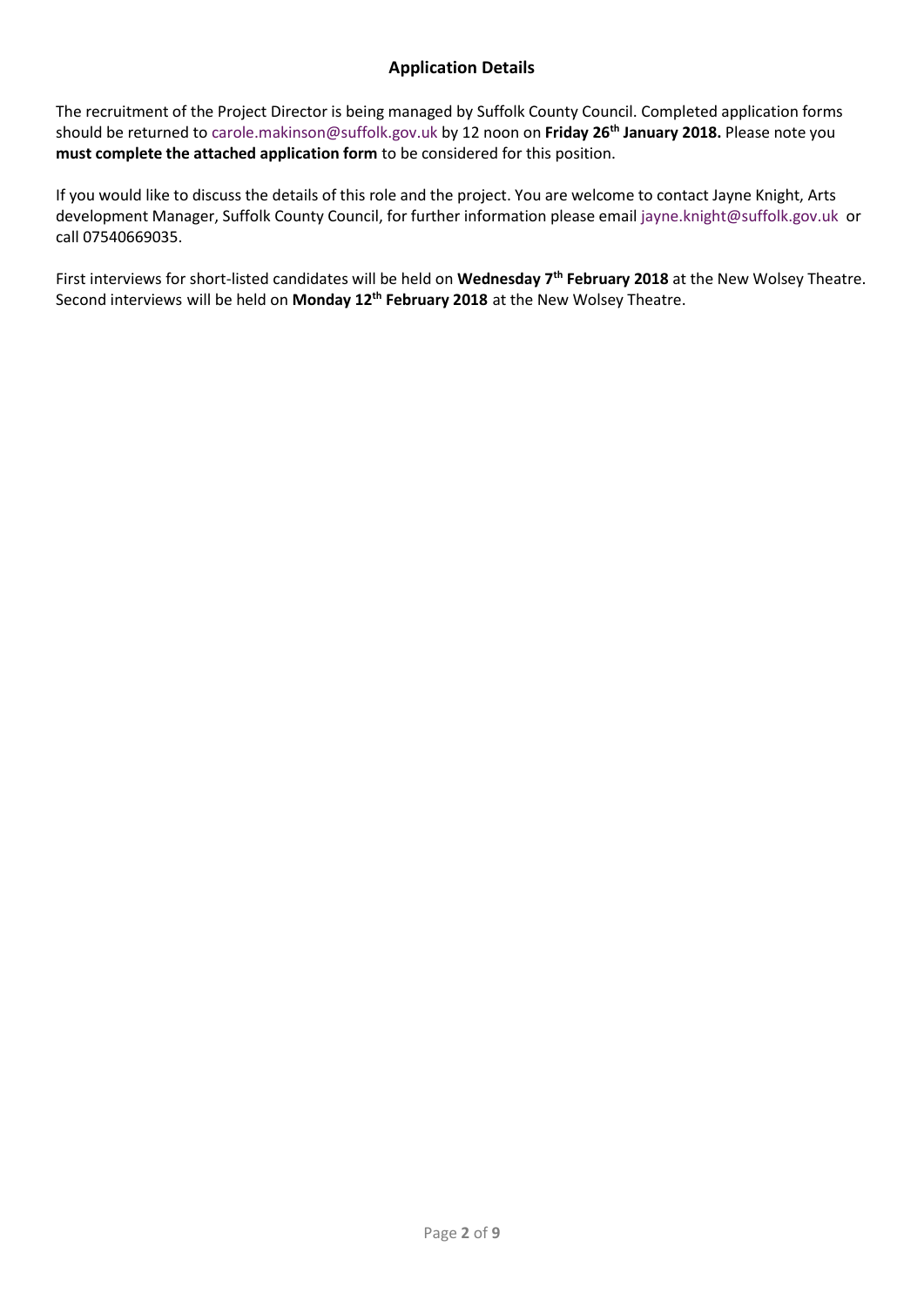



# **JOB DESCRIPTION**

| <b>Job Title:</b>       | <b>Project Director</b>                                                                                                                                                                                                                                                                            |
|-------------------------|----------------------------------------------------------------------------------------------------------------------------------------------------------------------------------------------------------------------------------------------------------------------------------------------------|
| <b>Responsible to:</b>  | The Project Steering Group and Senior Management at the New Wolsey Theatre                                                                                                                                                                                                                         |
| Line Manager:           | New Wolsey Theatre, Associate Director                                                                                                                                                                                                                                                             |
| <b>Responsible for:</b> | Senior Producer and Project Coordinator                                                                                                                                                                                                                                                            |
| <b>Job Purpose:</b>     | The Project Director is accountable and responsible for the development and<br>delivery of the enterprise development programme for performance makers,<br>entertainment service providers and practitioners working in theatre, dance, music<br>and writing, in education, health or social care. |

# **Key Responsibilities**

#### **Joint Management**

- Together with project colleagues, determine the distribution of caseload in terms of geography, area of work (Artists, Enterprise Services, Applied Arts) and level of support.
- Work closely within the project team to ensure a coordinated approach to delivering the project programme and its objectives
- Work closely within the project team to ensure clear communication internally and externally about the programme and its delivery
- Lead on the production of regular and accurate reports, initially to the Project Steering Group and subsequently reporting to LEP Cultural Board.

# **Programme Development**

- Lead the production and development of the project programme, events, training and advisory services.
- Ensure the effective delivery of the project programme in conjunction with the Senior Producer; liaising with collaborators at the New Wolsey Theatre and others, ensuring logistical and other arrangements are in place and effectively delivered
- Devise the project advice and mentoring programme, networking events and seminars, identifying relevant services for individual enterprises and recommending prospects for investment

# **Financial and Resource Management**

- Work with the Project Steering Group, taking overall accountability for the setting and monitoring budgets and project delivery plans, ensuring programmes are adequately resourced and delivered to the highest possible quality standard
- Collaborate with the Senior Management team to ensure New Wolsey Theatre's compliance with relevant legal and good practice frameworks
- Present investment prospects to the project Steering Group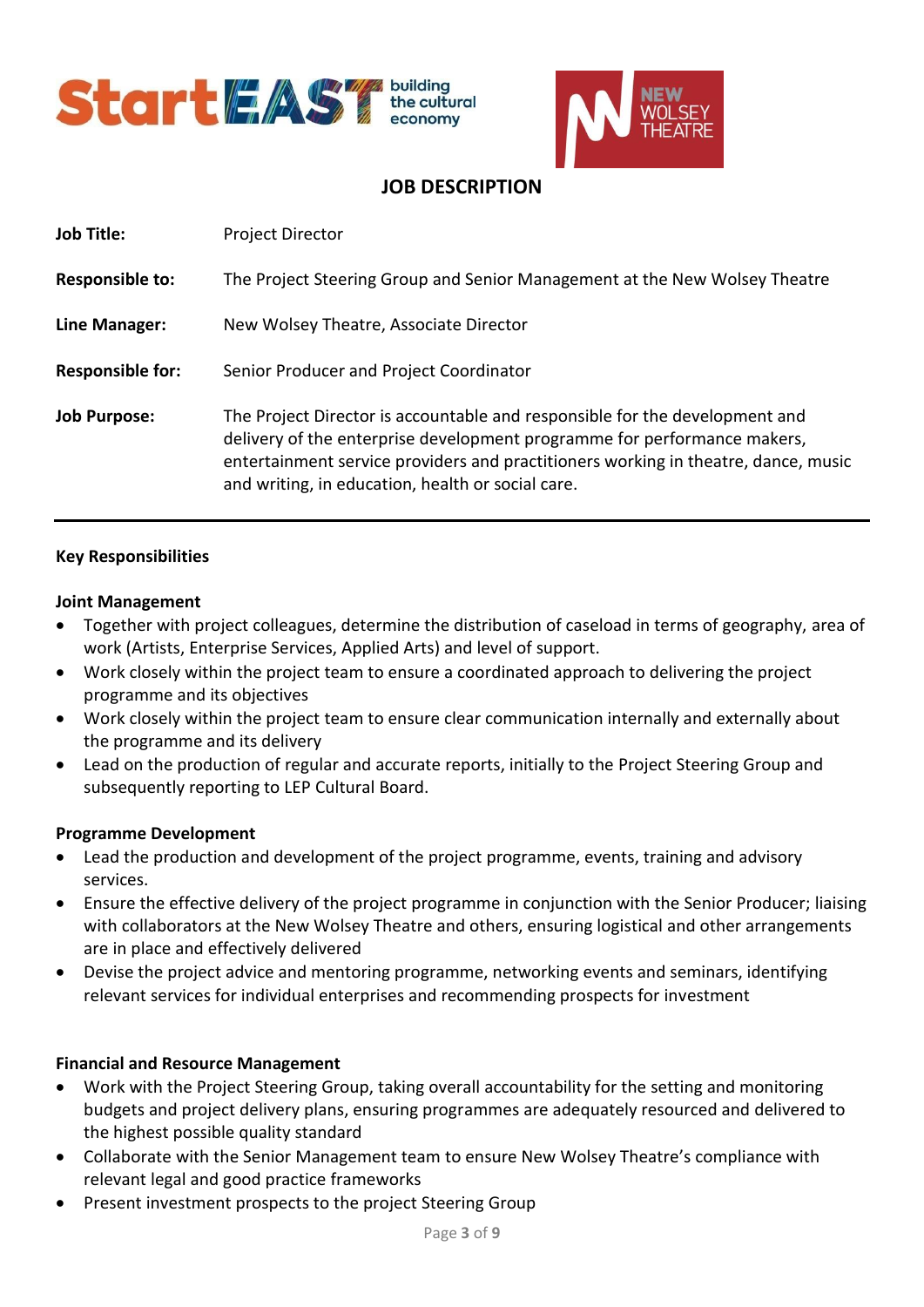- Work with Norfolk County Council to oversee the issuing of grants and contracts
- Work with the Senior Producer, Project Coordinator, Project Evaluator and Norfolk County Council to oversee data collection and monitoring, and contribute to, identify and disseminate learning to promote continual organisational improvement.

# **Relationship Development**

- Build, maintain and develop relationships with performance makers, entertainment service providers and practitioners working in the relevant art-forms to cultivate opportunities to maximise the impact of the programme
- Encourage and support the development of clusters and networks of enterprises, encouraging their connections locally as well as with national networks and initiatives
- Build, maintain and develop links with local regional and national enterprise support agencies, recording these as part of a comprehensive database together with the Project Coordinator
- Build, maintain and nurture relationships with independent enterprise advisors and mentors, planning relevant training where appropriate
- Build relationships with commissioners and funders for health and social care markets, and relationships between this group and service users

# **Profile Development**

- Identify opportunities to raise the profile of individual and groups of enterprises, considering local, regional national and international markets
- Identify, cultivate and respond to opportunities to raise the profile and public awareness of the project programme
- Provide content and ideas for awareness-raising and marketing through print, publicity, website and social networks

# **Other**

• To undertake any other duties that may be reasonably required in relation to this project.

*This job description is a guide to the nature of the work required of this position. It is neither wholly comprehensive nor restrictive.*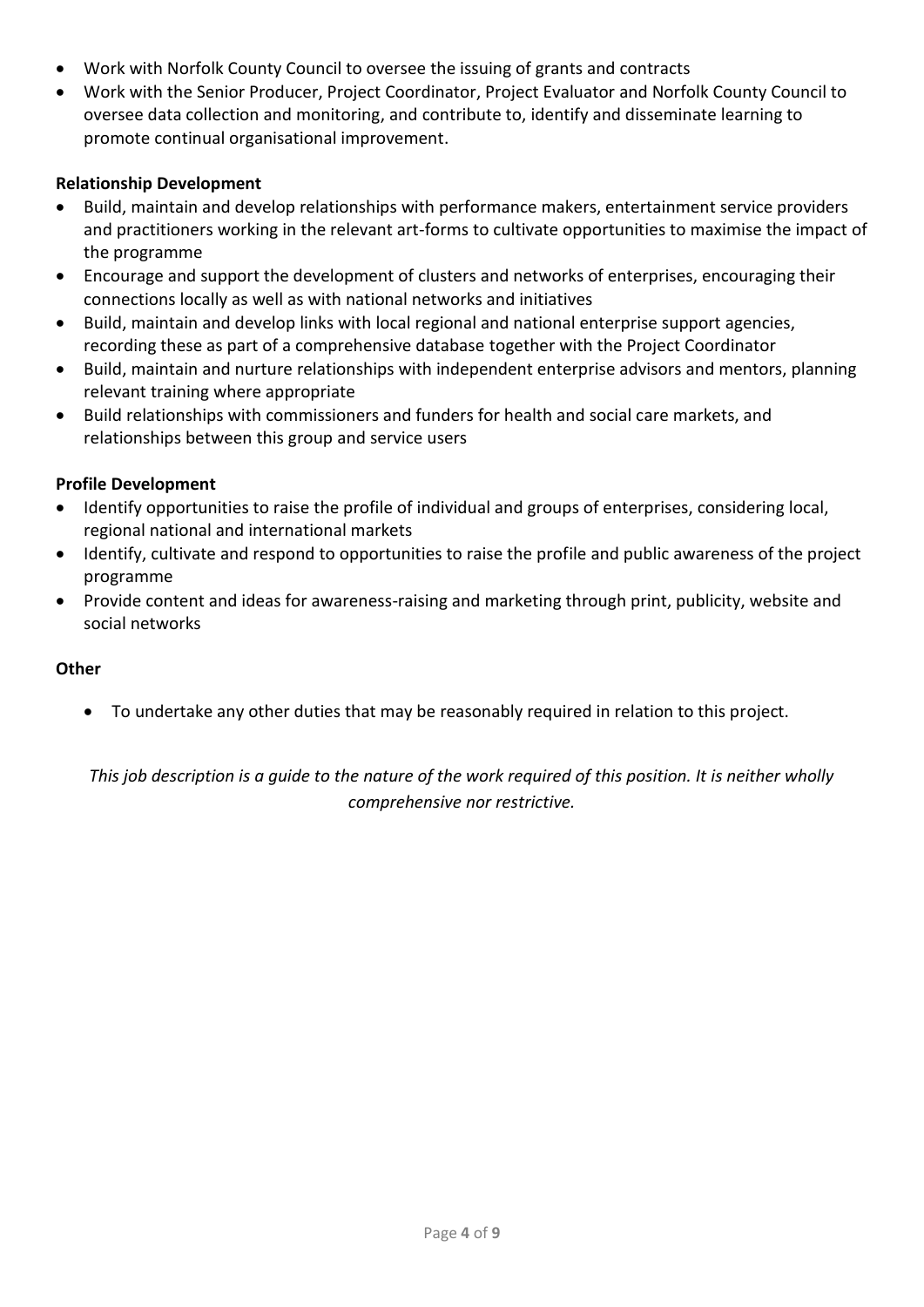



# **JOB SPECIFICATION**

**Salary:** £36,050 per annum

**Hours of Work:** 40 hours per week; including evening and weekend work, as required. Please note that additional hours may be required depending on the project schedule, staff sickness and annual leave. Any extra hours, when first agreed with your Line Manager, are to be taken as Time off in Lieu at a later date by arrangement with your Line Manager in advance.

**Term:** Fixed term contract from 1<sup>st</sup> March 2017 – 30<sup>th</sup> September 2019

**Holiday Entitlement:** The standard Annual Leave Entitlement is the statutory minimum of 5.6 weeks per year, which equates to 28 days per year for full time staff working a 5 day week. You will be expected to take statutory bank holidays as part of your annual entitlement unless you are required to work on a particular bank holiday or have agreement from your Line Manager to do so.

**Pension Scheme:** Automatically be enrolled into a qualifying workplace pension scheme in which both the employee and employer will make monthly contributions to. The employee has the option to opt out of the scheme if preferred.

The post-holder may be subject to an Enhanced DBS Check on commencement of their employment, and at regular intervals during their employment.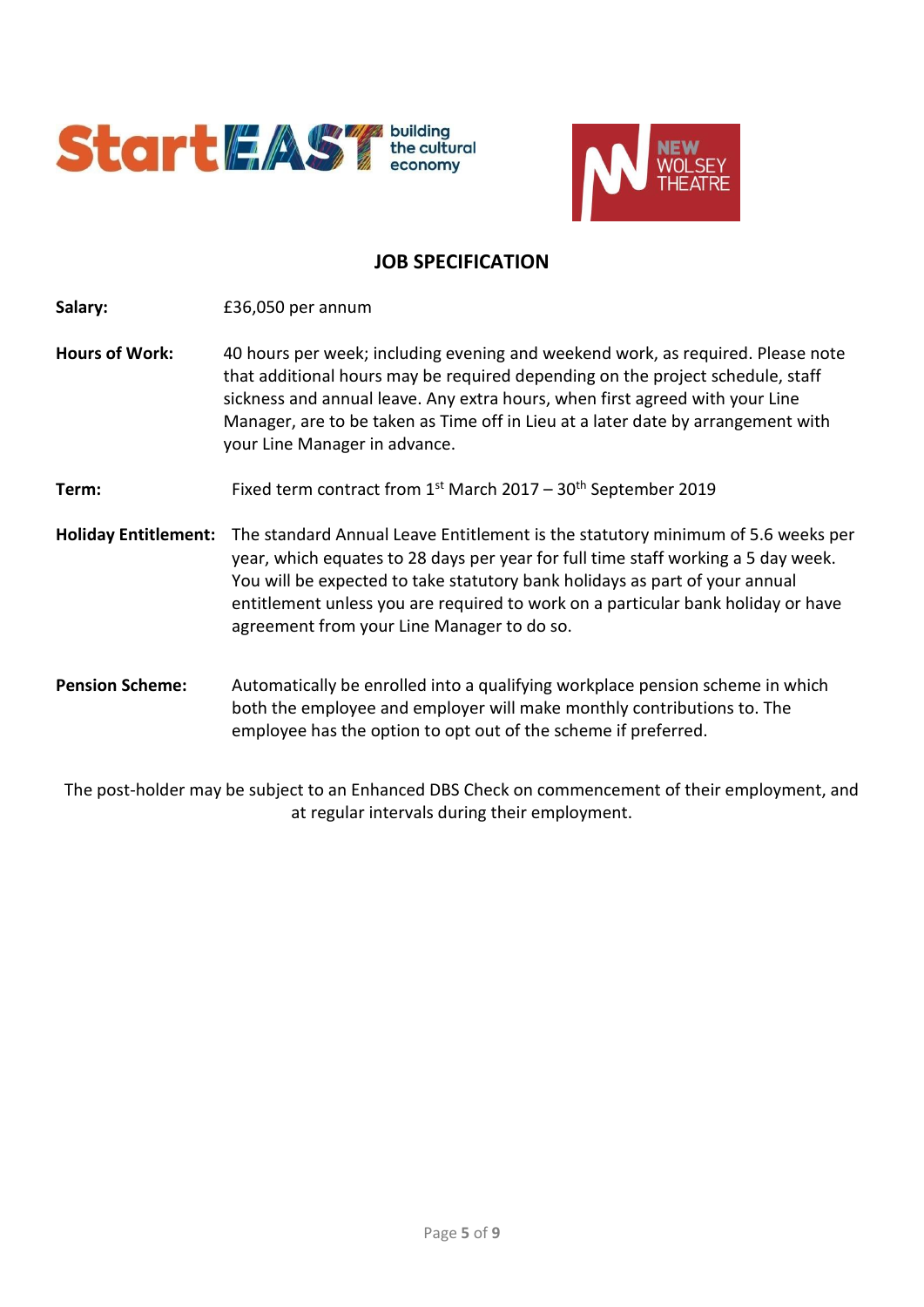



# **PERSON SPECIFICATION**

#### **Essential: Attributes**

- Articulate and literate with proven interpersonal and communication skills.
- Excellent administrative and organisational skills
- Reliable, responsible and conscientious
- Highly enthusiastic and motivated, and keen to learn new skills
- Ability to manage multiple tasks and prioritise while thinking and acting strategically
- Able to work on own initiative and meet deadlines
- An outgoing and positive personality
- Commitment to excellence in all forms of arts practice and engagement
- Commitment to diversity and best practice in promoting equality of opportunity
- Commitment to living locally, able to travel regionally, nationally and internationally, and to work evenings and weekends as required

#### **Essential: Qualifications and Experience**

- Educated to degree level in an arts subject; or equivalent experience
- Experience of managing complex projects.
- Experience of line management
- Track record in the strategic development and delivery of high quality programmes
- Understanding and experience of working with creative businesses and managing relationships with artists and companies
- A strong advocate, able to motivate and mobilise networks, represent an organisation, communicate a vision and inspire confidence among existing and potential peers and stakeholders
- Knowledge and understanding of working with artists and growing their business
- Experience of effective team and partnership working with colleagues in and beyond an organisation
- Track record in relationship building and working in partnership with a range of funders, agencies, organisations and individuals
- Experience of monitoring, evaluating and reporting on projects against agreed monitoring terms
- Experience of budget management and the ability to prepare and monitor budgets
- Current clean driving licence

#### **Desirable**

- Previous relevant work experience in the arts and/or education sector
- Experience of working for a publicly funded body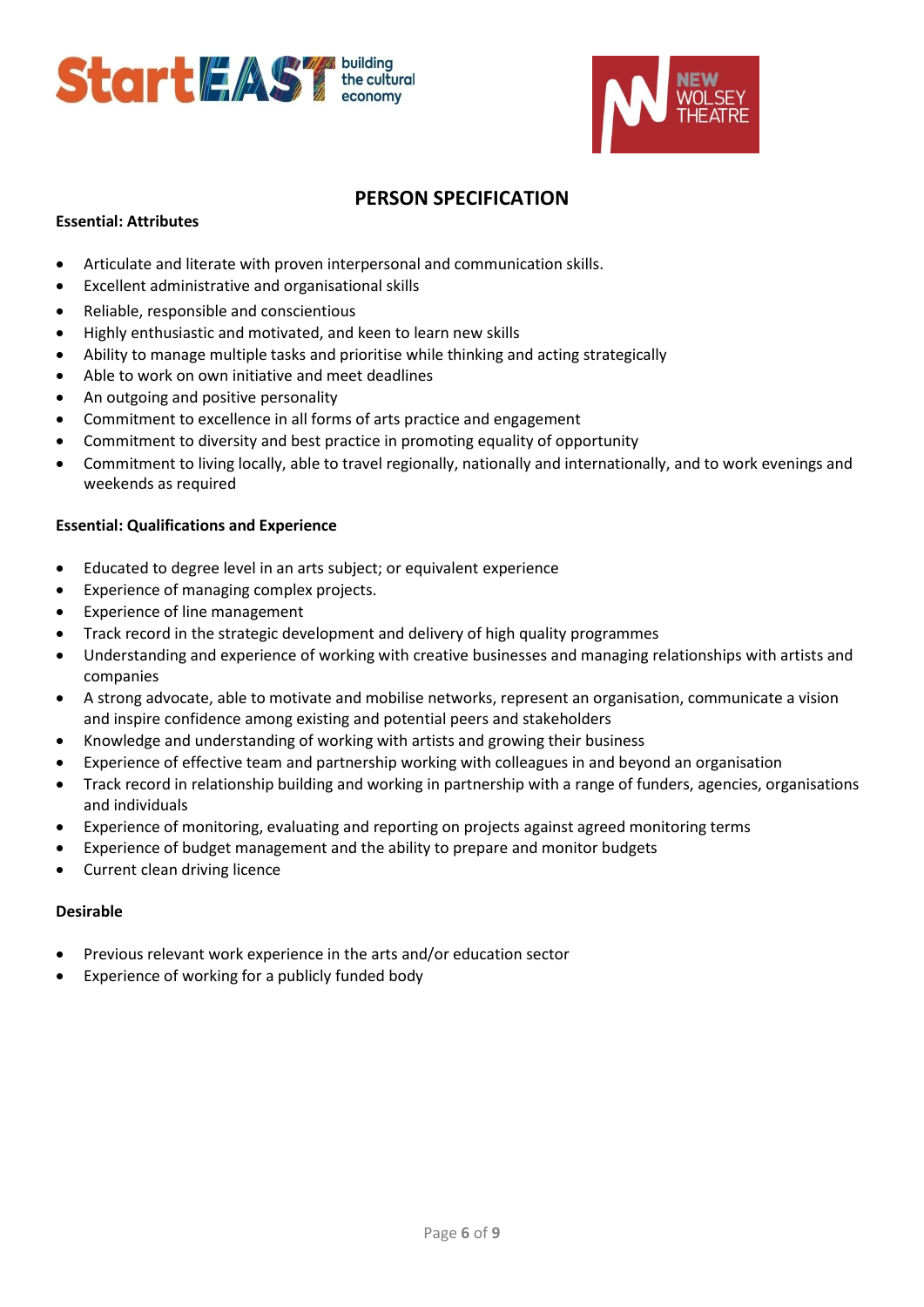





# **Project summary**

#### **1. What we plan to achieve**

The New Anglia LEP Cultural Board has developed *StartEast* to make Norfolk and Suffolk places where enterprising, creative people can start up and build sustainable, cultural enterprises.

We seek to build a resilient, enterprising and sustainable, diverse cultural sector. We are keen to support a wide range of business models including social and community enterprise and the third sector. We plan to increase the number of cultural businesses based in Norfolk and Suffolk. BOP Consulting has been commissioned to undertake a major evaluation of project's aims.

#### **2. What we do**

We develop and deliver advice and investment for artists and creative people planning to grow or start a cultural enterprise. This support is bespoke; created and delivered by cultural specialists with experience and knowledge of the market place for cultural goods and services and business development tools.

*StartEast* has been designed by cultural sector leaders. We promote and embed the benefits of a planned, entrepreneurial approach to growth and development, with a focus on building revenues, increasing competitiveness, developing new products and reaching new markets.

#### **3. Who is StartEast for ?**

*StartEast* is targeted at cultural sole traders, small/medium sized enterprises (SMEs) and new start-ups with the ambition to build a business or social enterprise, working in Norfolk and/or Suffolk. We support them to grow, to expand into new markets, to secure and extend current and new contracts and to increase their turnover and productivity. We have clear targets. We must support at least 180 enterprises, at least 50% should be women, 5% BAME and 5% should be disabled led.

#### **4. How is StartEast funded?**

StartEast has been developed by the New Anglia Local Enterprise Partnership Cultural Board to create a transformational cultural growth programme for the East.

It is funded by Arts Council England's Local Creative Growth Fund (£500k) and the European Regional Development Fund (£615k). StartEast is supported by Norfolk and Suffolk County Councils and delivered by a team at New Wolsey Theatre. Norfolk County Council (NCC) is the accountable body, reports to funders and manages the administration of StartEast grants. NCC employs a full time StartEast programme administrator.

#### **5. Who delivers StartEast ?**

The Lead Delivery Partner is New Wolsey Theatre, a respected, dynamic organisation with a reputation for excellent project development and delivery. Delivery of StartEast is also supported Suffolk County Council and a Steering Group,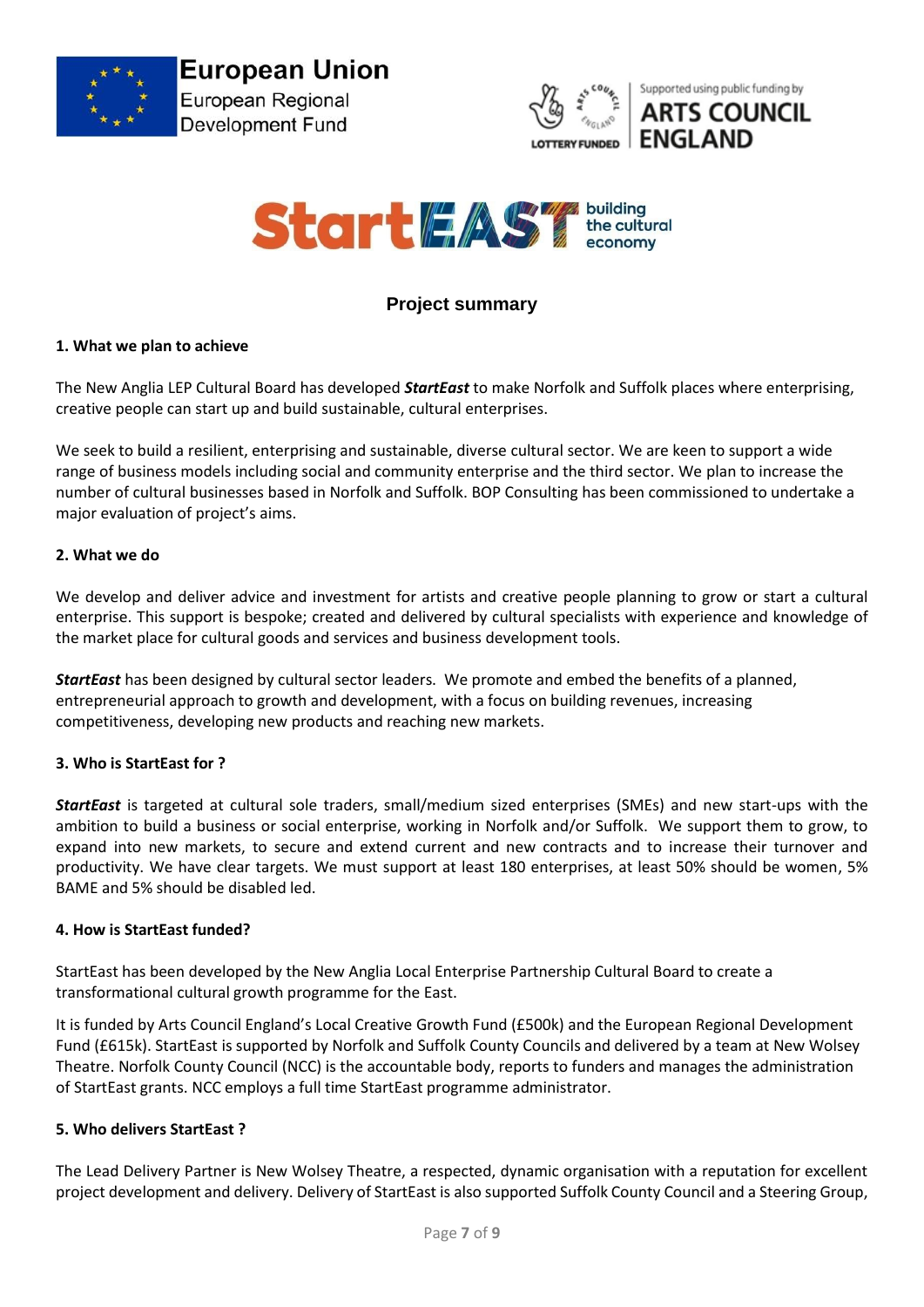which brings a wide range of cultural and business development partners expertise to the delivery of the project. See Annexe 1 for details of the steering group.

# **6. What has StartEast achieved in the first 10 months?**

StartEast has:

- Procured a framework of over 40 expert advisors from around the UK.
- Worked with 133 cultural enterprises.
- Delivered over 1000 hours of support.
- Brought cultural enterprises together at Network events in Norwich, Ipswich, Great Yarmouth, Bury St Edmunds, Lowestoft and Kings Lynn.
- Attracted interest from 246 enterprises.
- Awarded over £75k of enterprise development grants to 15 enterprises.
- Established an outstanding reputation for relevant, useful support.

The StartEast team evaluate the quality of the activity delivered, this shows:

- A satisfaction rating for 1-1 sessions with business advisors as 4.6 out of 5.
- 71.4% were very satisfied with the StartEast Network Events held to date
- 28.6% were satisfied with the StartEast Network Events held to date
- 100% would recommend StartEast to others

Examples of feedback received so far include:

#### Advisor Support

*"I do believe this support has been invaluable to me. The advisors have obviously been extremely carefully selected and Fairview Farm will definitely be a stronger place because of the new knowledge and confidence I have."* 

*"I have produced my business plan and financial forecast with is highly detailed and whilst initially daunted, I now*  feel over the moon. Not only do I have a fully comprehensive understanding of my business finances but I have a tool *to use moving forward and a fit for purpose document to share. The support has been invaluable to me"*

# Network Day – Norwich 23 June 2017

*"I felt v. nervous about coming before hand - whether it would be appropriate for me; whether I needed to have a clear idea of what I want to do etc.; wouldn't it be scary... felt like I'd come home + found my "tribe"! I felt nourished + supported + understood... THANK YOU so much."*

*"It is so refreshing and exciting to have business support available specifically for the Arts Sector. It was also wonderful to meet like-minded individuals."*

Network Day – Bury St Edmunds 7 July 2017 *"Great workshops - and StartEast create a fantastic buzz!"*

*"Great to be in a room with people (participants & leaders) who offer free support, advice, & opportunities."*

**7. For further information go to [www.starteast.co.uk](http://www.starteast.co.uk/) or contact** Jayne Knight, Suffolk County Council [Jayne.knight@suffolk.gov.uk](mailto:Jayne.knight@suffolk.gov.uk) or Mary Muir Norfolk County Council [mary.muir@norfolk.gov.uk](mailto:mary.muir@norfolk.gov.uk)